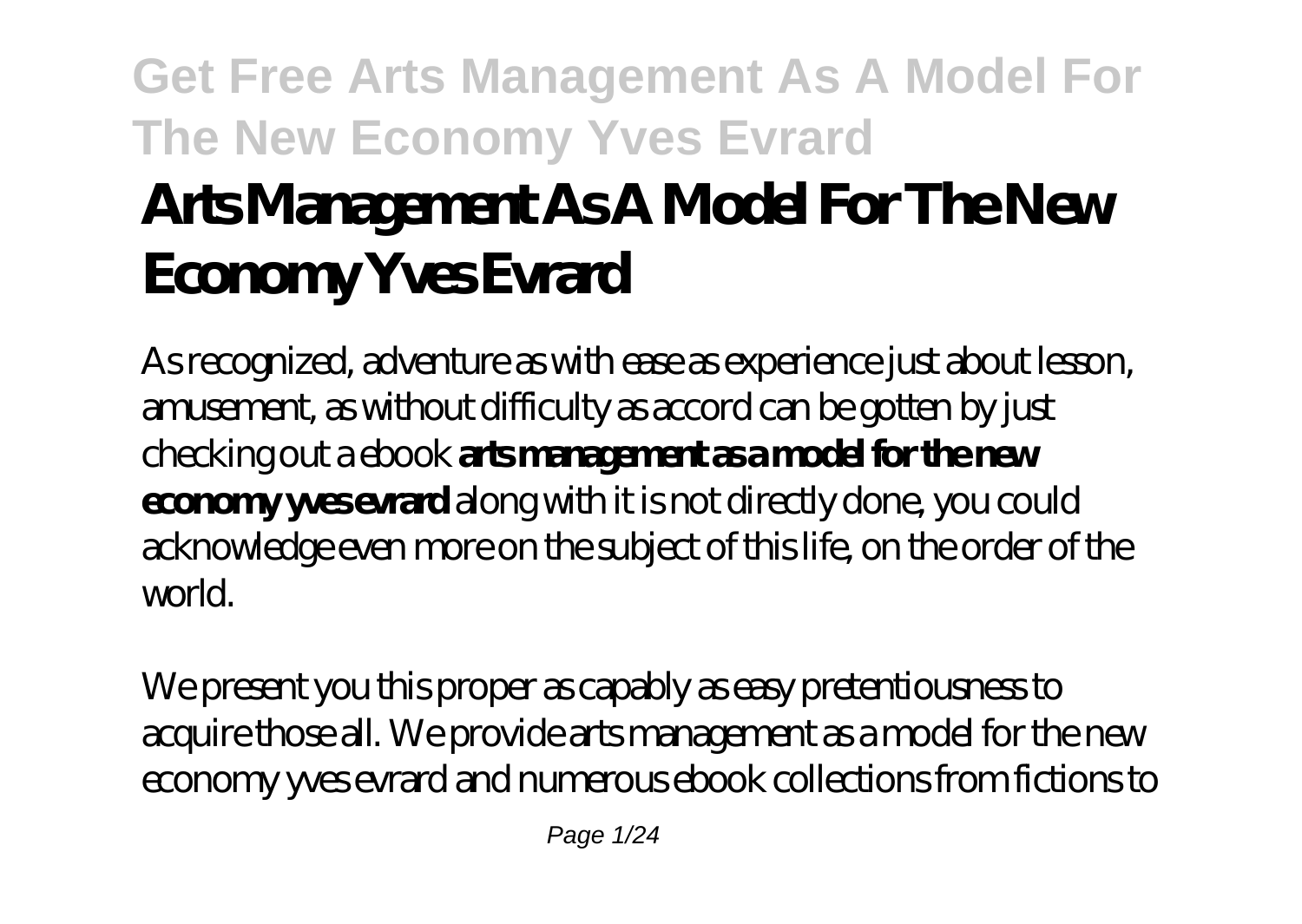scientific research in any way. in the middle of them is this arts management as a model for the new economy yves evrard that can be your partner.

#### **Arts Management As A Model**

Peter Apo is a former trustee of the Office of Hawaiian Affairs and legislator. He is the president of the Peter Apo Company, a cultural tourism consulting company to the visitor industry. He has also ...

#### **Peter Apo: A Different Model For Hawaii Tourism Based On Community**

South Arts Awards \$2 Million In Jazz Grants South Arts, a nonprofit regional arts organization, awarded \$2 million in grants in October to Page 2/24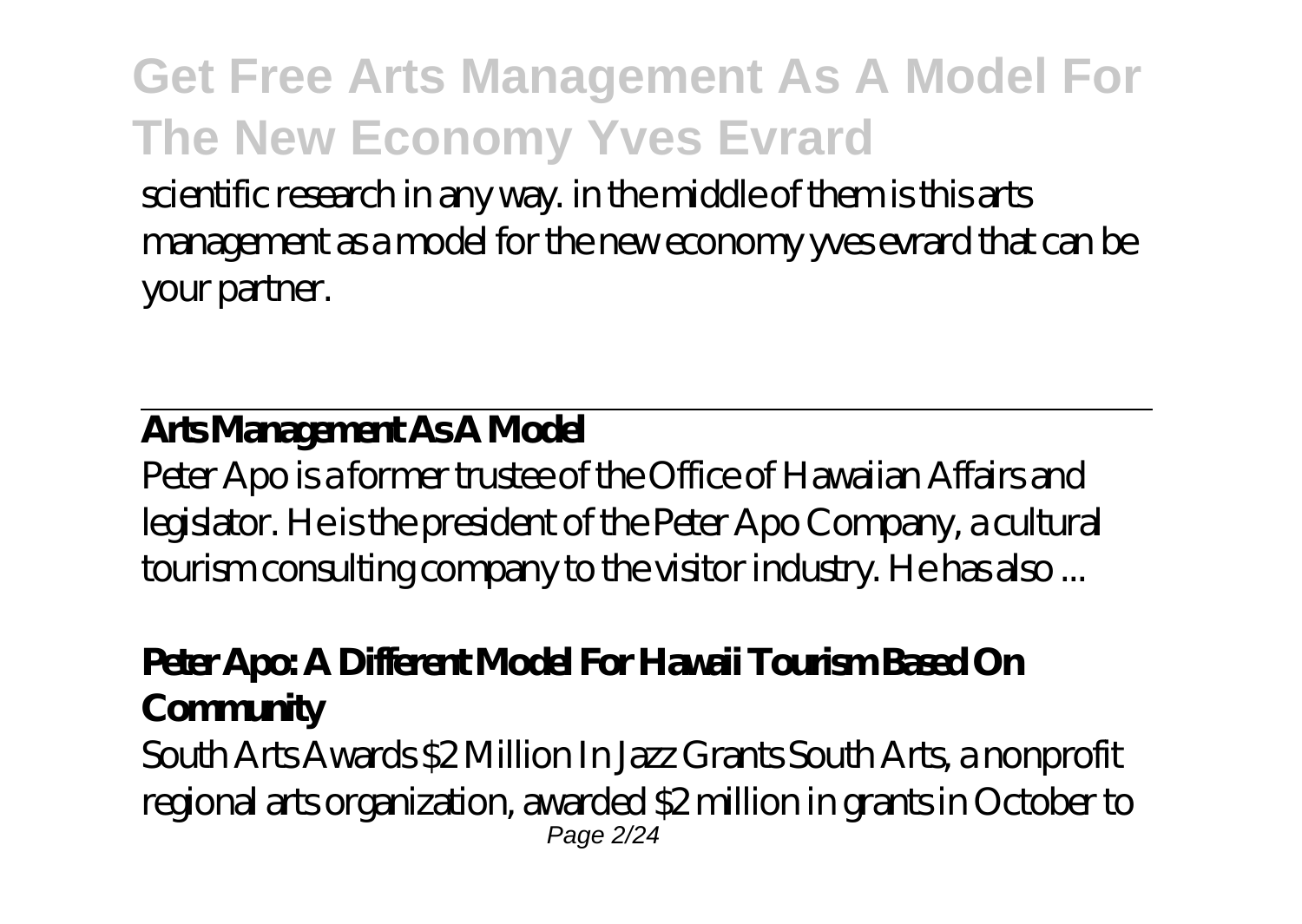### **Get Free Arts Management As A Model For The New Economy Yves Evrard** support jazz musicians through its Jazz Road initiative. The ...

#### **South Arts Awards \$2 Million in Grants to Jazz Musicians**

Creating concept-inspired art awards with a commitment to participatory grantmaking in the arts, MOZAIK Philanthropy has launched its 3rd Future Art Awards: Ecosystem X, an arts-based reimagining of ...

#### **Power-Shifting In Philanthropy and The Arts: The Future Art Awards Launches Open Call "Ecosystem X" For Artists To Reimagine Life On Earth**

We come from an arts school and have an arts management background and we realized that together ... kindness and giving back can be a good business model. We are still learning a lot about running Page 3/24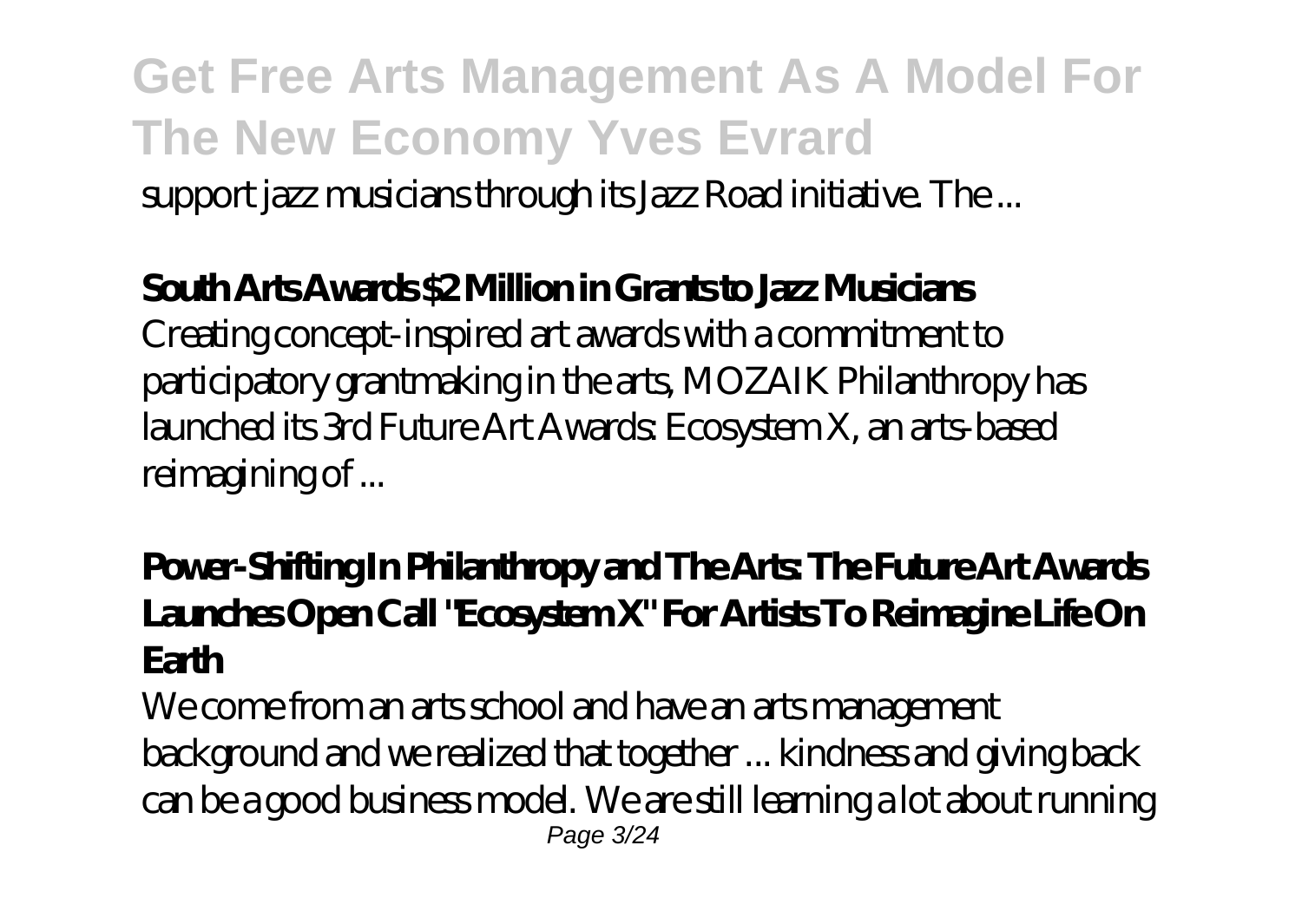#### **An online hub of creativity**

The Southeast Asian Arts Forum 2021 was a 3-day event organised by the Institute of Southeast Asian Arts (ISEAA) that ran from the 28th to 30th July at Nanyang Academy of Fine Arts (NAFA), Singapore.

#### **Southeast Asian Arts Forum 2021 – Schoolhouse Mavericks**

LOVE ACTUALLY LIVE - EQUITY VIDEO SUBMISSIONS Wallis Annenberg Center for the Performing Arts CONTRACT LORT Non-Rep\$1,008 weekly minimum (LORT B) SEEKING Equity actors for roles i ...

#### **LOVE ACTUALLY LIVE - Wallis Annenberg Center for the** Page 4/24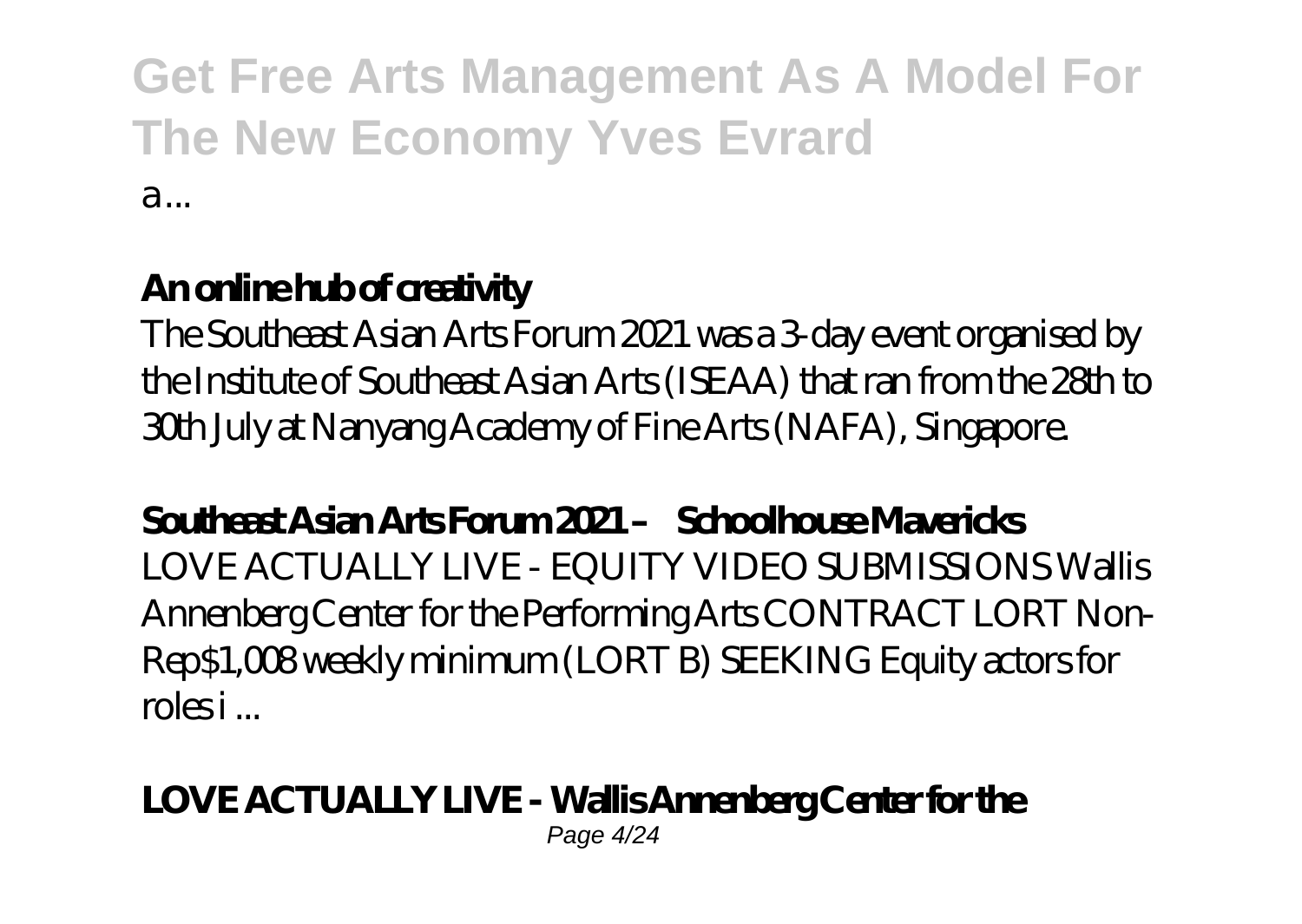#### **Performing Arts Auditions**

...

In former University of Melbourne vice-chancellor Glyn Davis's words, "In an age of regulated assimilation to a standard model, Australian universities have become more alike over time." This is the

#### **The descent of creative arts at Australia's universities**

Scott Denison, General Manager of the City of Walnut Creek's Lesher Center for the Arts and Managing Director of the City's Center REPertory Company, has announced his plans to retire in early ...

#### **Lesher Center For The Arts General Manager To Retire**

Portland Parks Commissioner Carmen Rubio, Portland Parks & Recreation, and the Interstate Firehouse Cultural Center Community Page 5/24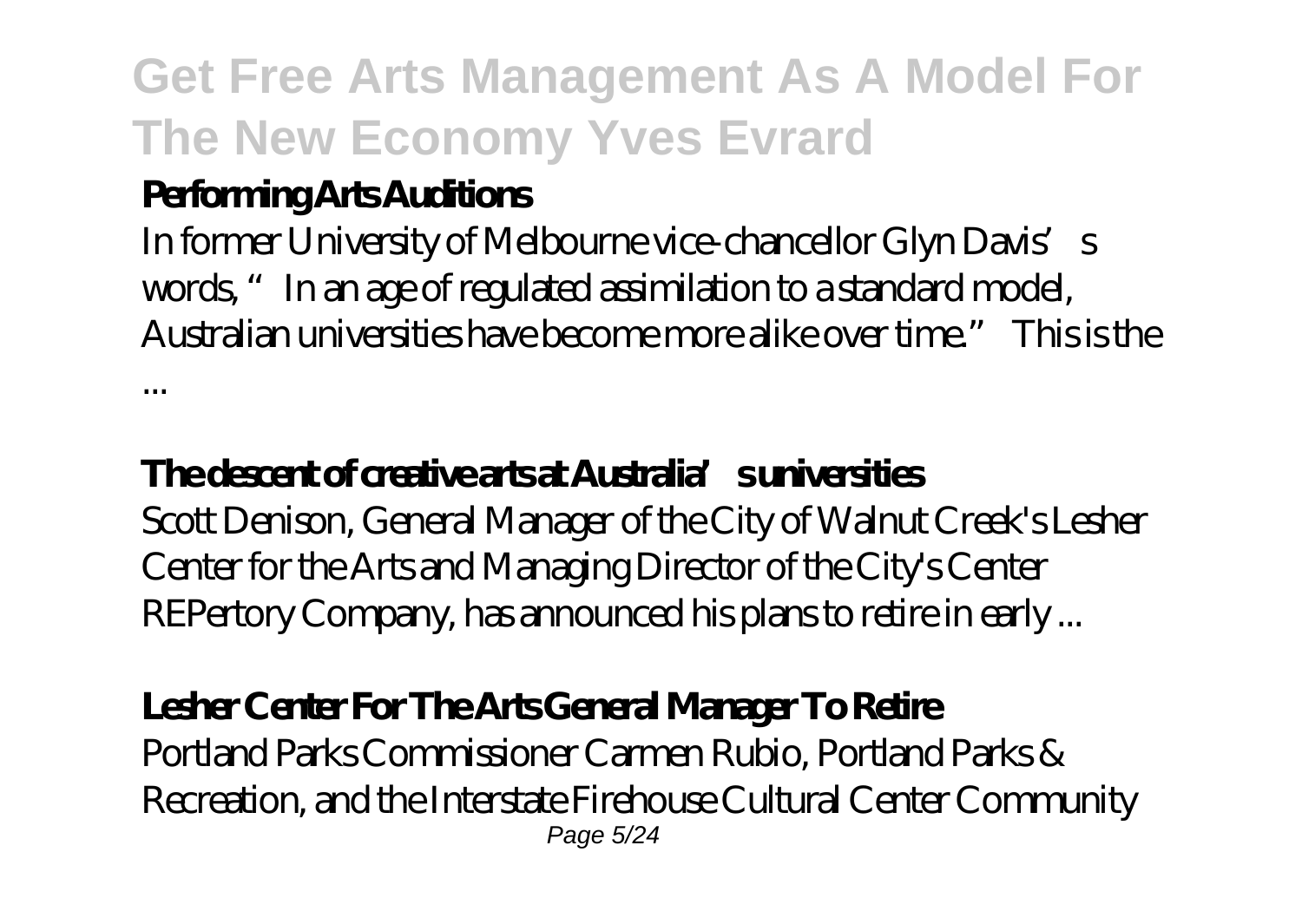### **Get Free Arts Management As A Model For The New Economy Yves Evrard** Advisory Committee have announced efforts to advance the community-led ...

#### **Portland Parks & Recreation's Interstate Firehouse Cultural Center (IFCC) Proposed as a Center for Black Arts and Culture** The joining of the two organizations is one of the largest mergers of two entities in the performing arts industry across ... from the deal's s nonprofit management consulting firm TDC.

#### **How CEOs of Kimmel Center and Philadelphia Orchestra drew up a blueprint for arts mergers (Video)**

Construct an inclusive workplace model to increase innovation and creativity for competitive advantage in business. Introduction to a systems view of conflict management ... of key learning from the ... Page 6/24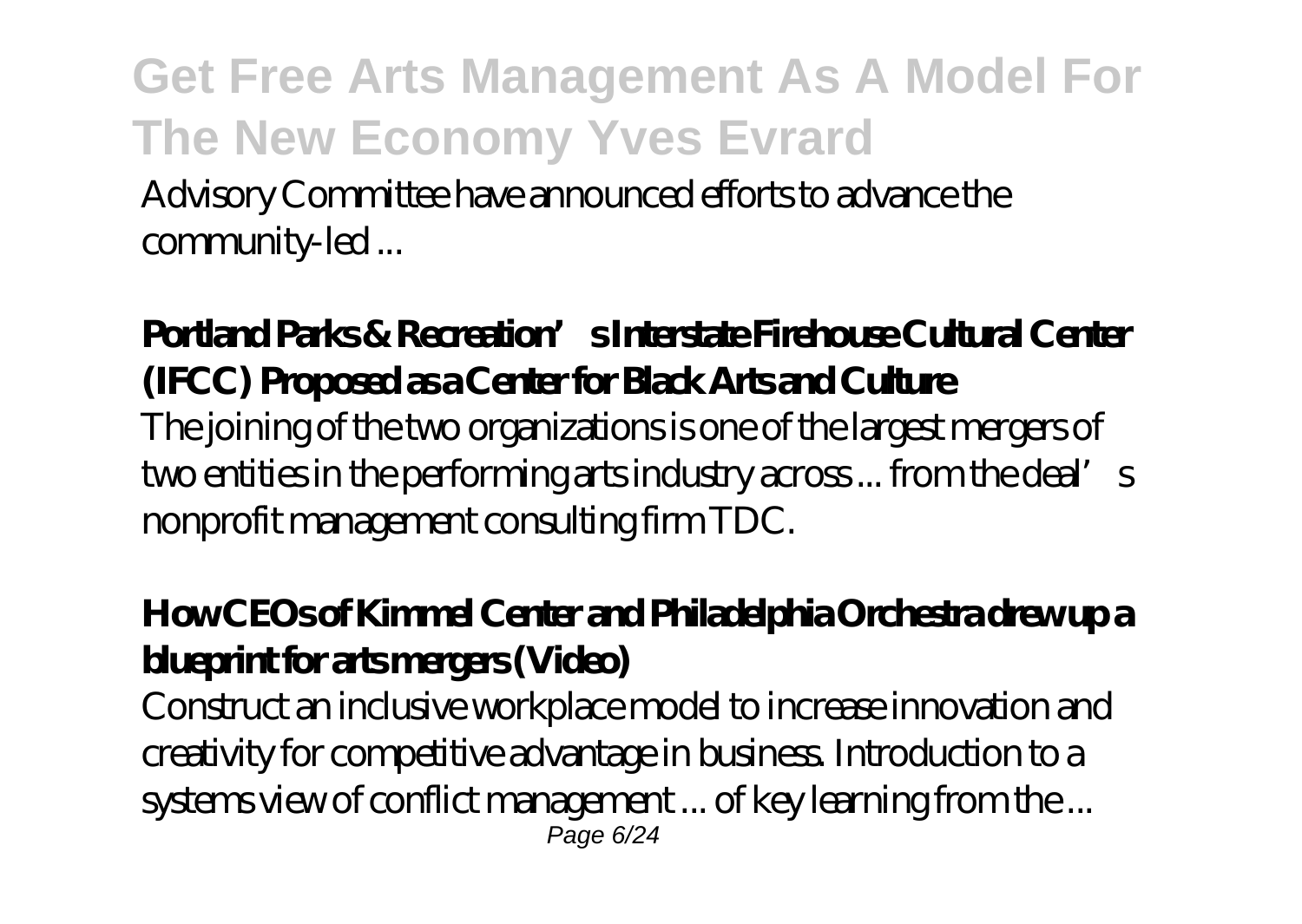#### **Strategic Leadership Program Details**

It would additionally fund the city-run Red Brick Center for the Arts from Wheeler RETT collections, rather than from its current source in the general fund and asset management fund ... "This model ...

#### **Voting culture: Art is on the ballot this fall with measure 2A**

This organic and substantial partnership between two of Nevada's flagship arts organizations is a model of authentic ... s " Essentials of Orchestra Management" seminar.

#### **'Altered Landscape' symphony expresses anxiety, optimism about humanity's future | Faulkner**

Check out YourStory's Book Review section as well, with takeaways Page 7/24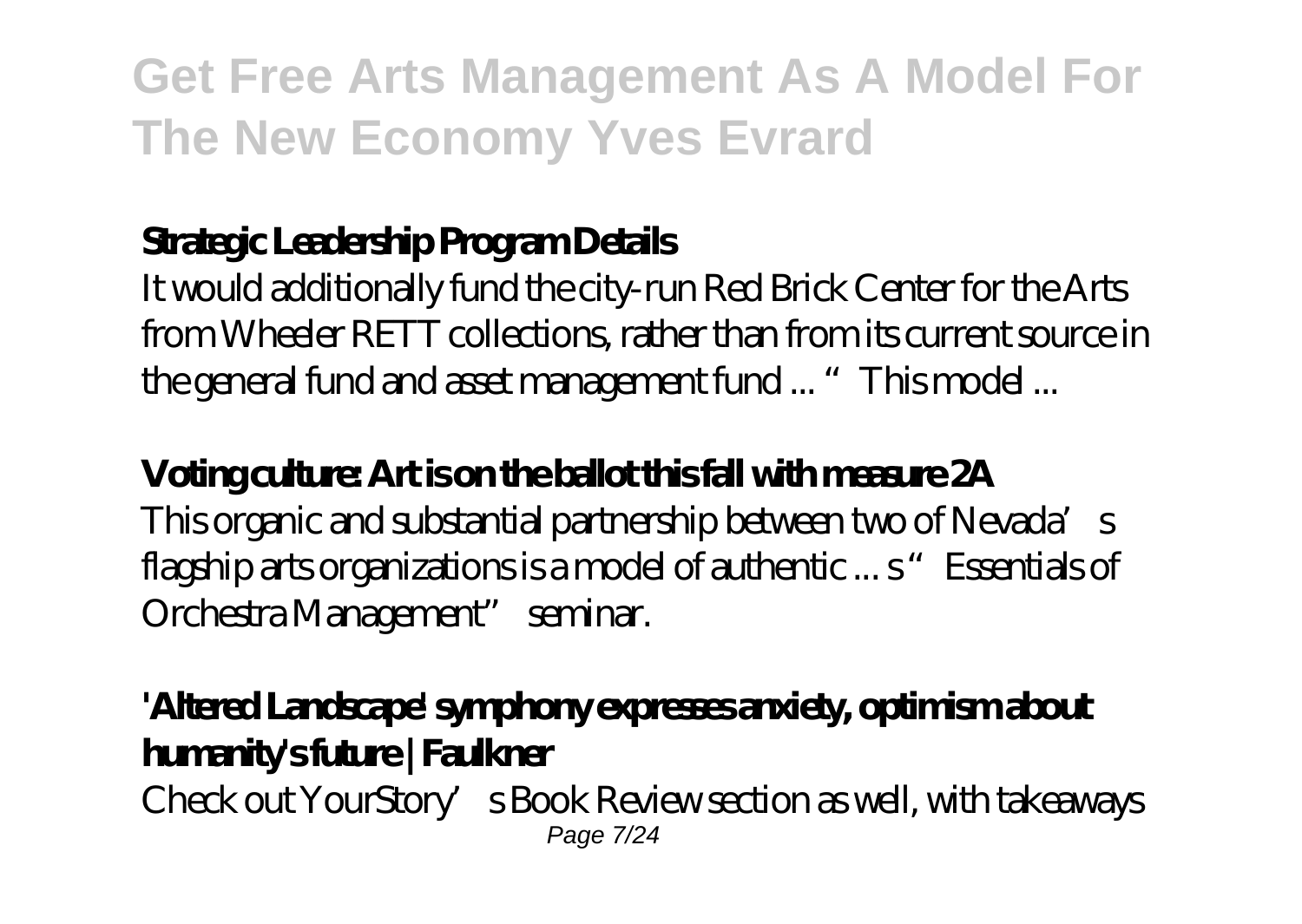from over 320 titles on creativity and entrepreneurship, and our weekend PhotoSparks section on creativity in the arts.

#### **Markets and motivation: Test your business creativity with Edition 11 of our quiz!**

Editorial: Find a way to support what matters The news came Friday that three Central Minnesota arts organizations will ... form "is not recognized as a model or best practice.

#### **Editorial Roundup: Minnesota**

Other theater and arts ... senior management team, staff, and artists to help support the alignment of Trinity Rep's programs and operations with its " aspirations to be a model and force ...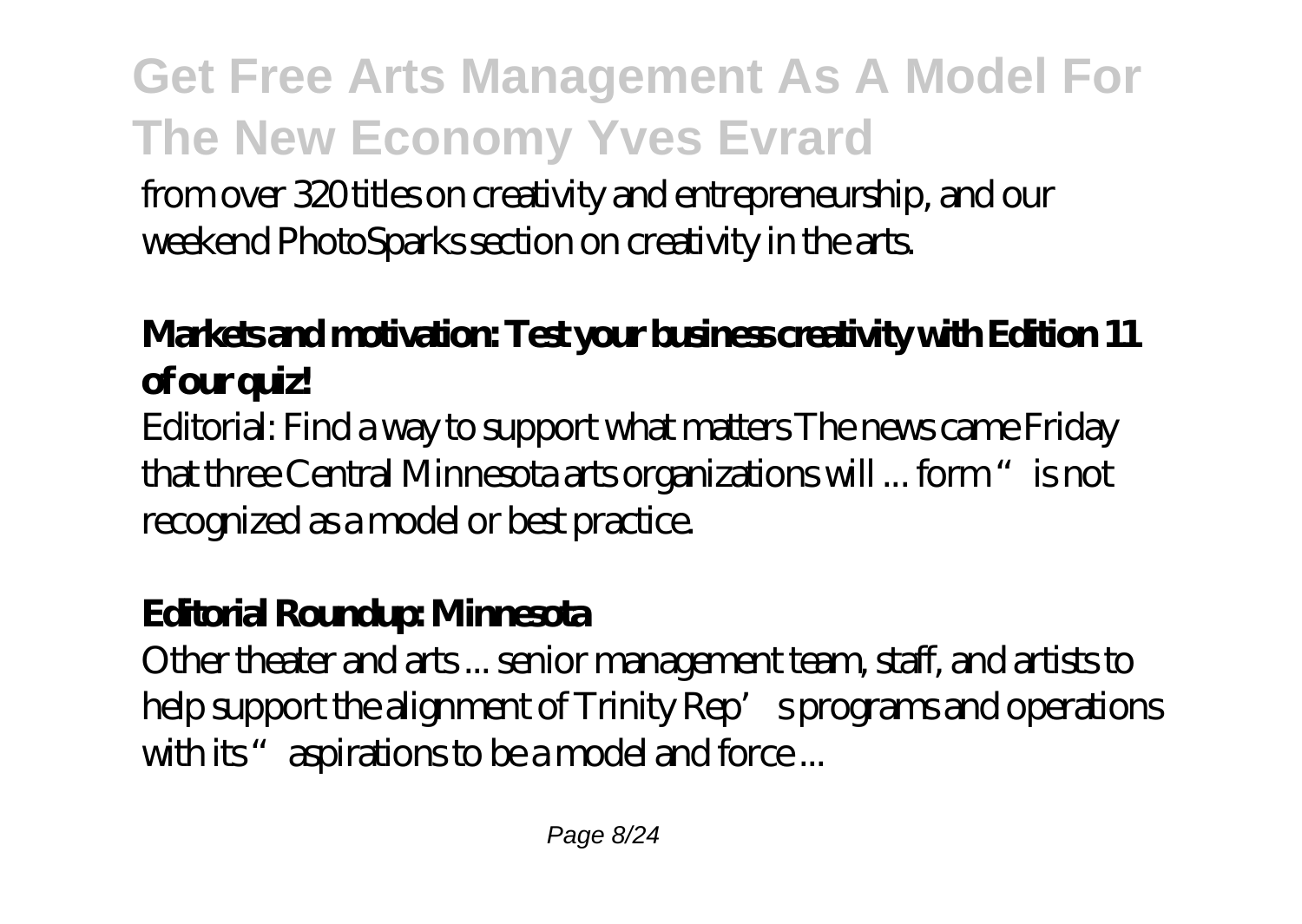#### **Curtains are rising at Rhode Island's theaters again. But it won't be the same as it was pre-COVID**

The school specializes in academic areas including engineering, business, computer science and fine arts. Carnegie Mellon ... a restored 1930 Model A Ford Sport Coupe. Georgia Tech has a small ...

#### **Best Undergraduate Computer Engineering Programs**

\$2,500,000 for a combined climate-change management infrastructure and open community arts space (Rep ... \$90,000 to hire staff for a "hybrid service model" Syrian Community Network Refugee ...

#### **50 eye-popping earmarks requested by lawmakers in upcoming federal budget**

3,500 homes arts and crafts markets have become a regular feature Page 9/24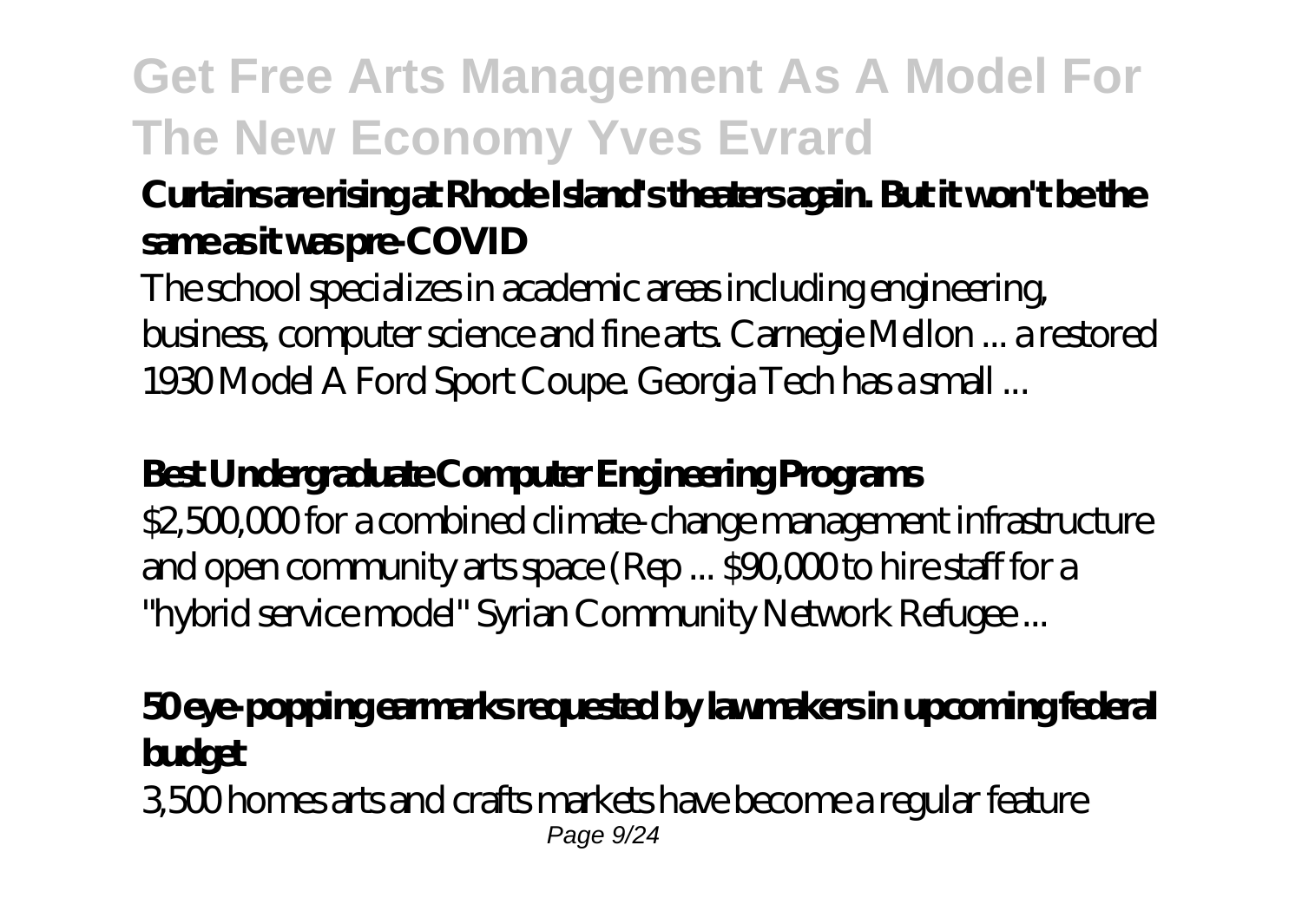downtown ... Siree Morris, a Newark native who runs a small development firm, MCI Property Management and Construction, saw  $the$ 

#### **A Newark Day: Inside the Brick City's Burgeoning Development Boom**

Bloyou is majoring in communication arts and sciences and currently maintains ... Hackenberg is now working on a Graduate Certificate in Business Management Foundations which he expects to ...

The Routledge Companion to Arts Management contains perspectives from international scholars, educators, consultants, and practitioners Page 10/24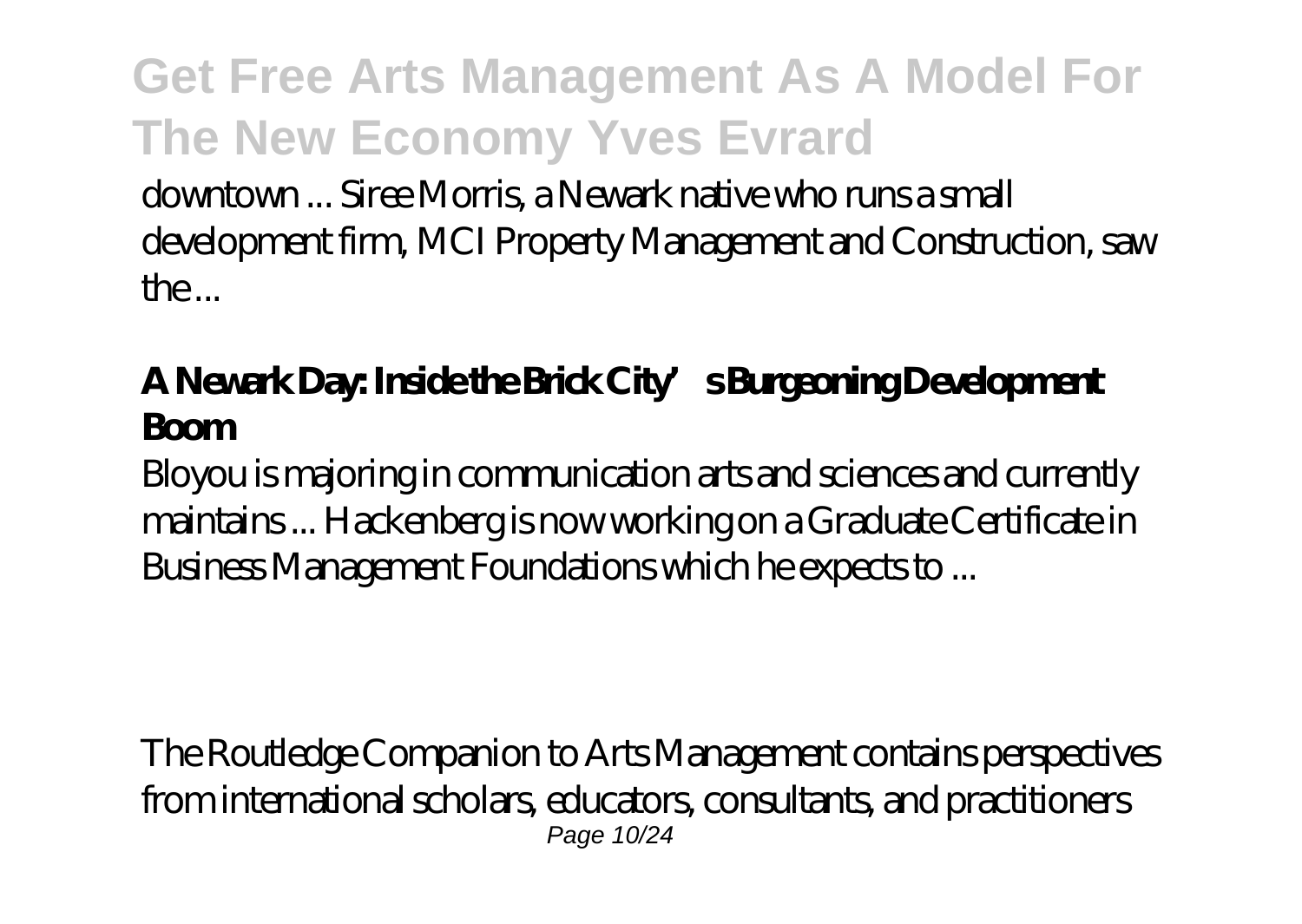sharing opinions, exploring important questions, and raising concerns about the field. The book will stimulate conversations, foster curiosity, and open pathways to different cultural, philosophical, ideological, political, national, and generational insights. Four broad thematic areas are used to organize current topics in the field of arts and culture management. Part I introduces a mixture of perspectives about the history and evolution of the practice and study of arts management, the role of arts managers, and how arts management is being impacted by the digital age. Part II focuses on the dynamics of entrepreneurship, change processes, and leadership practices. Part III includes globally focused topics on cultural policy, cultural rights, and community building. Part IV examines a sampling of topics related to functional activities that are common to arts and culture organizations around the world such as marketing, planning, increasing diversity, hiring, Page 11/24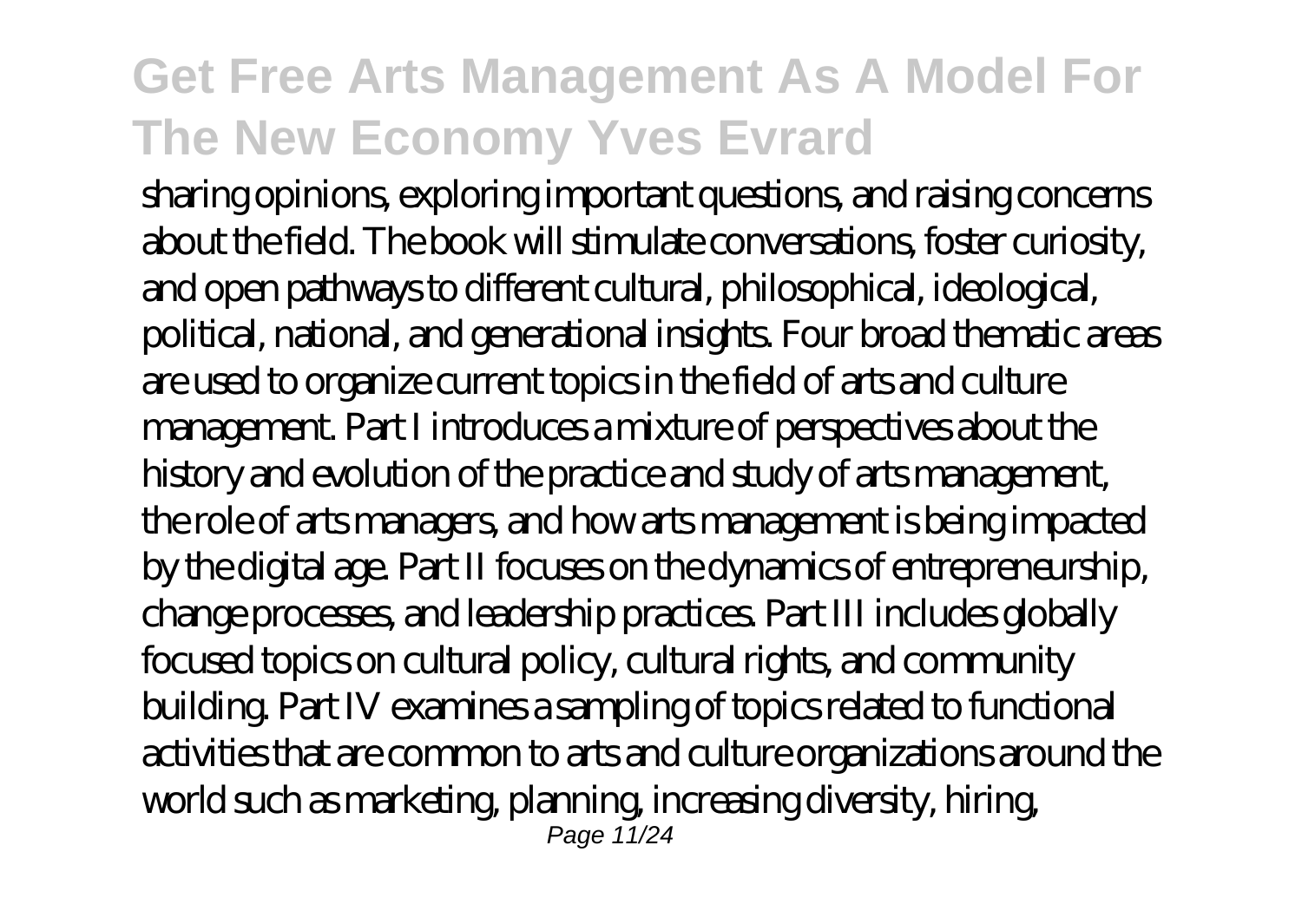fundraising, and sustainability. This book builds a comprehensive understanding of what arts management can mean in an international context creating an essential resource for students, scholars and reflective practitioners involved at the intersection of business and the arts.

Arts Management is designed as an upper division undergraduate and graduate level text that covers the principles of arts management. It is the most comprehensive, up to date, and technologically advanced textbook on arts management on the market. While the book does include the background necessary for understanding the global arts marketplace, it assumes that cultural fine arts come to fruition through entrepreneurial processes, and that cultural fine arts organizations have to be entrepreneurial to thrive. Many cases and examples of successful Page 12/24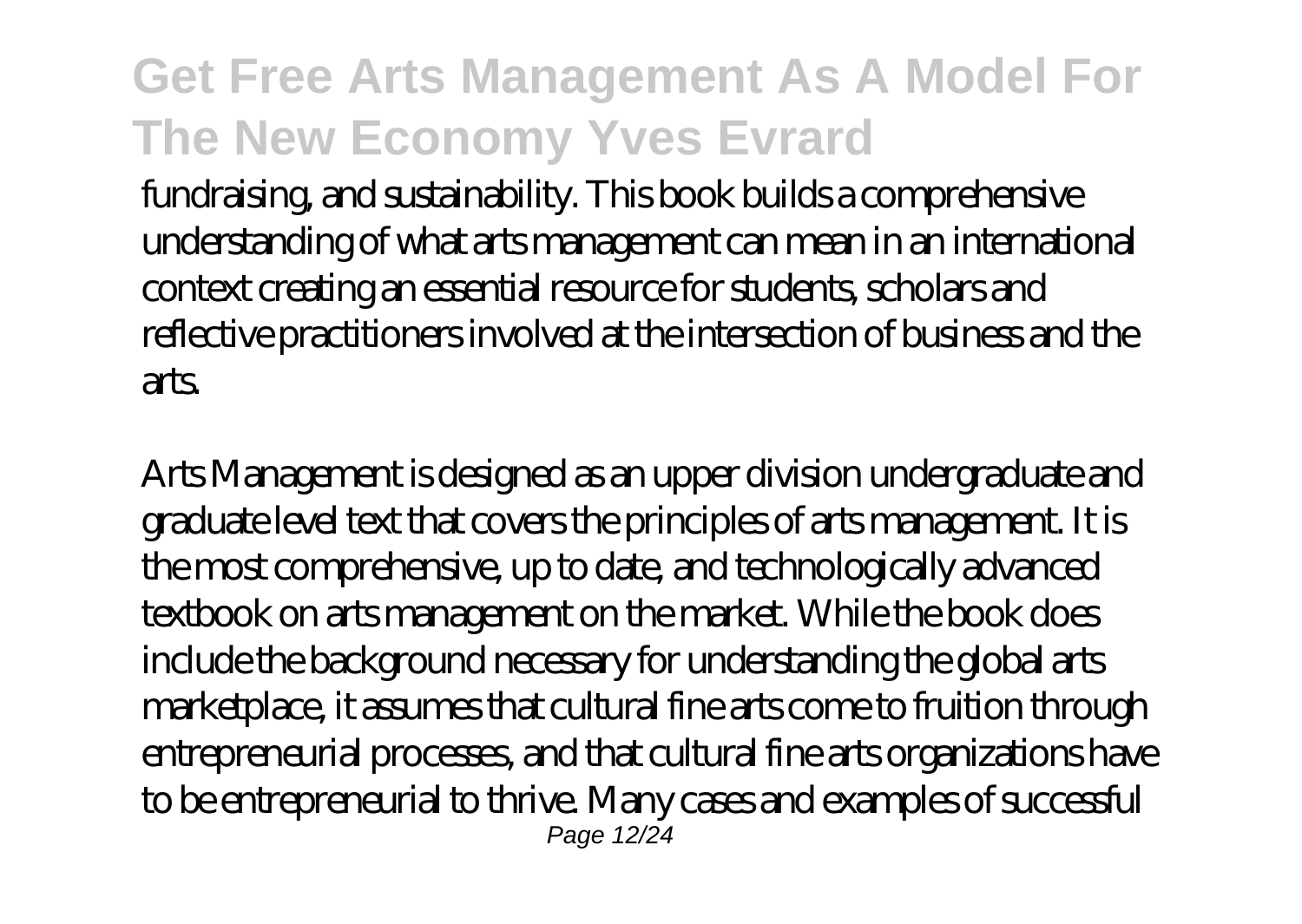arts organizations from the Unites States and abroad appear in every chapter. A singular strength of Arts Management is the author's skilful use of in-text tools to facilitate reader interest and engagement. These include learning objectives, chapter summaries, discussion questions and exercises, case studies, and numerous examples and cultural spotlights. Online instructor's materials with PowerPoints are available to adopters.

Arts and Cultural Management: Sense and Sensibilities in the State of the Field opens a conversation that is much needed for anyone identifying arts management or cultural management as primary areas of research, teaching, or practice. In the evolution of any field arises the need for scrutiny, reflection, and critique, as well as to display the advancements and diversity in approaches and thinking that  $P$ age 13/24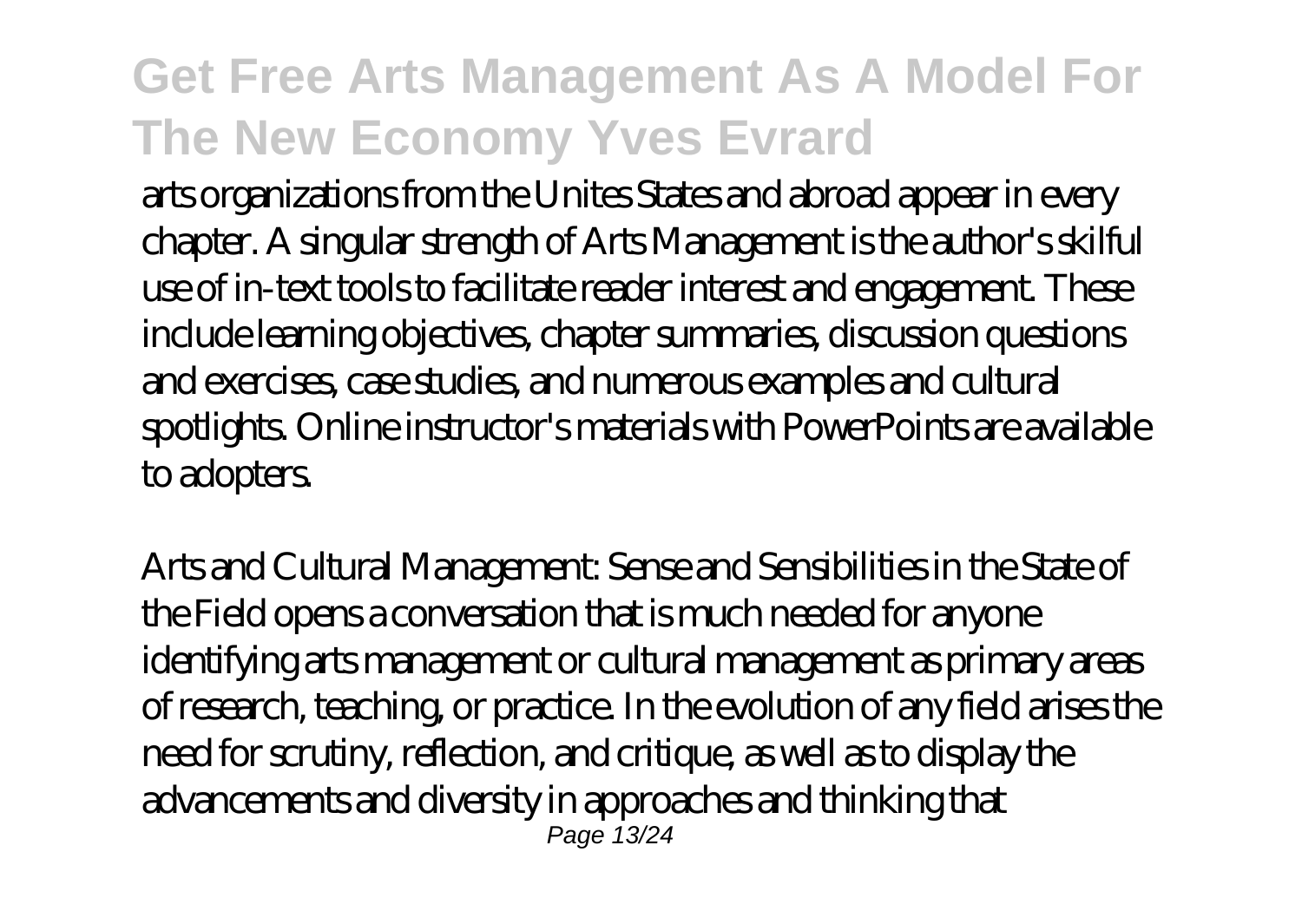contribute to a discipline' sforward progression. While no one volume could encompass all that a discipline is or should be, a representational snapshot serves as a valuable benchmark. This book is addressed to those who operate as researchers, scholars, and practitioners of arts and cultural management. Driven by concerns about quality of life, globalization, development of economies, education of youth, the increasing mobility of cultural groups, and many other significant issues of the twenty-first century, governments and individuals have increasingly turned to arts and culture as means of mitigating or resolving tough policy issues. For their growth, arts and culture sectors depend on people in positions of leadership and management who play a significant role in the creation, production, exhibition, dissemination, interpretation, and evaluation of arts and culture experiences for publics and policies. Less than a century old as Page 14/24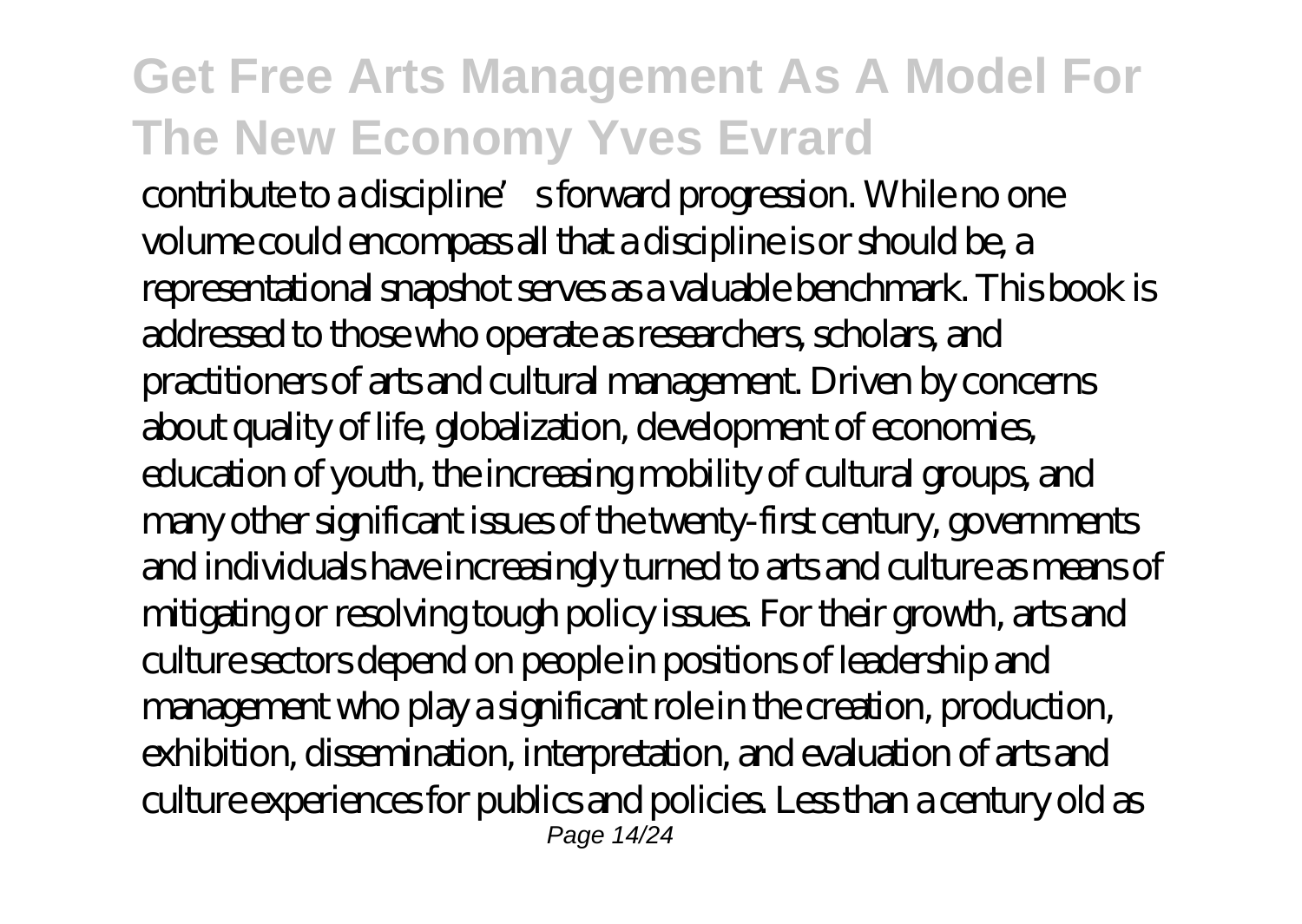a formal field of inquiry, however, arts and cultural management has been in flux since its inception. What is arts and cultural management? remains an open question. A comprehensive literature on the discipline, as an object of study, is still developing. This State of the Discipline offers a benchmark for those interested in the evolution and development of arts and cultural management as a branch of knowledge alongside more established disciplines of research and scholarship.

The second edition of Arts Management has been thoroughly revised to provide an updated, comprehensive overview of this fast-changing subject. Arts managers and students alike are offered a lively, sophisticated insight into the artistic, managerial and social responsibilities necessary for those working in the field. With new cases Page 15/24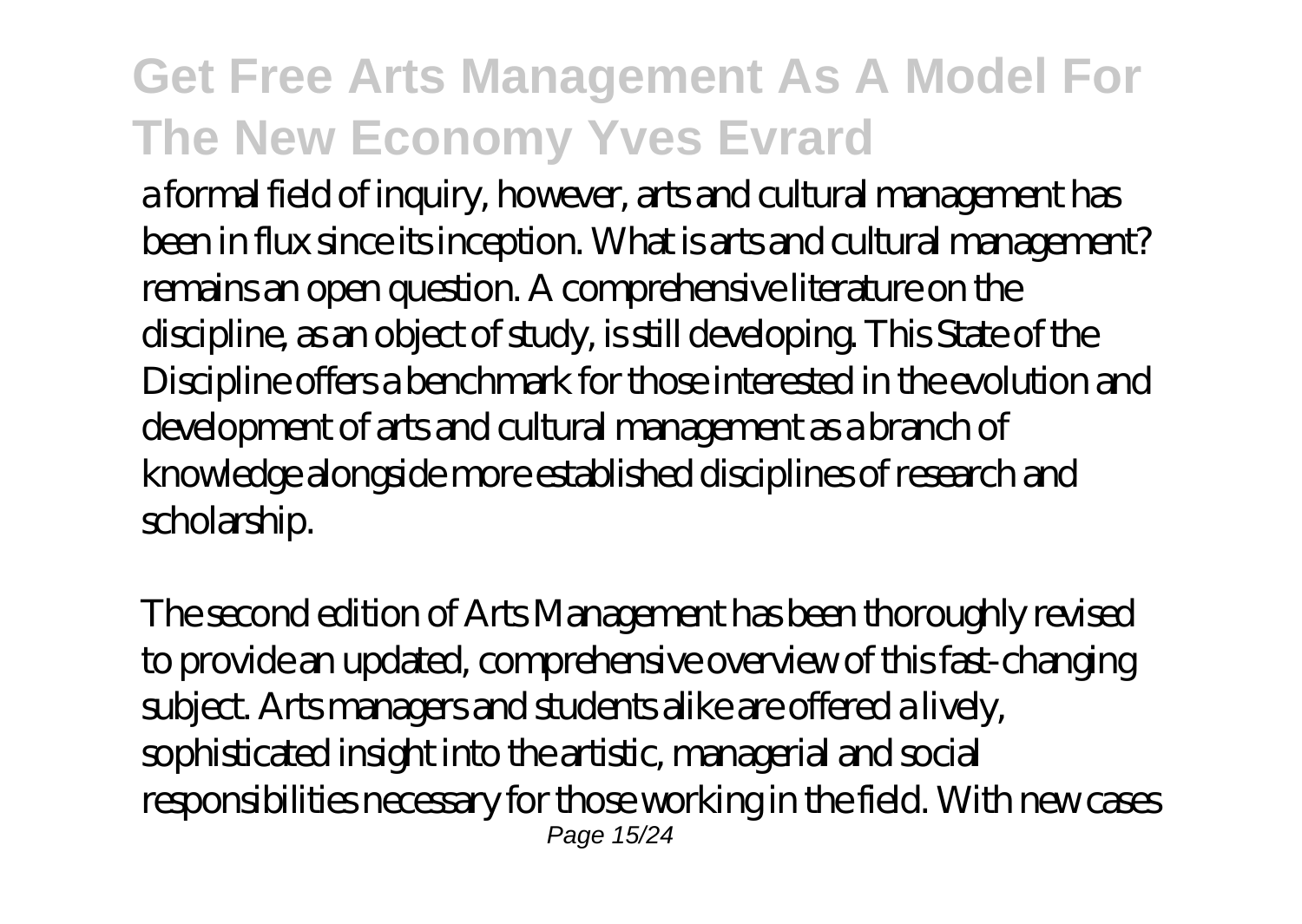studies and several new chapters, Derrick Chong takes an interdisciplinary approach in examining some of the main impulses informing discussions on the management of arts and cultural organizations. These are highly charged debates, since arts managers are expected to reconcile managerial, economic and aesthetic objectives. Topics include: arts and the State, with reference to the instrumentalism of the arts and culture business and the arts ownership and control of arts organizations arts consumption and consumers, including audience development and arts marketing managing for excellence and artistic integrity financial investing in the arts, namely fine arts funds and theatre angels philosophies of philanthropy Incorporating a deliberately diverse range of sources, Arts Management is essential reading for students on arts management courses and provides valuable insights for managers already facing the Page 16/24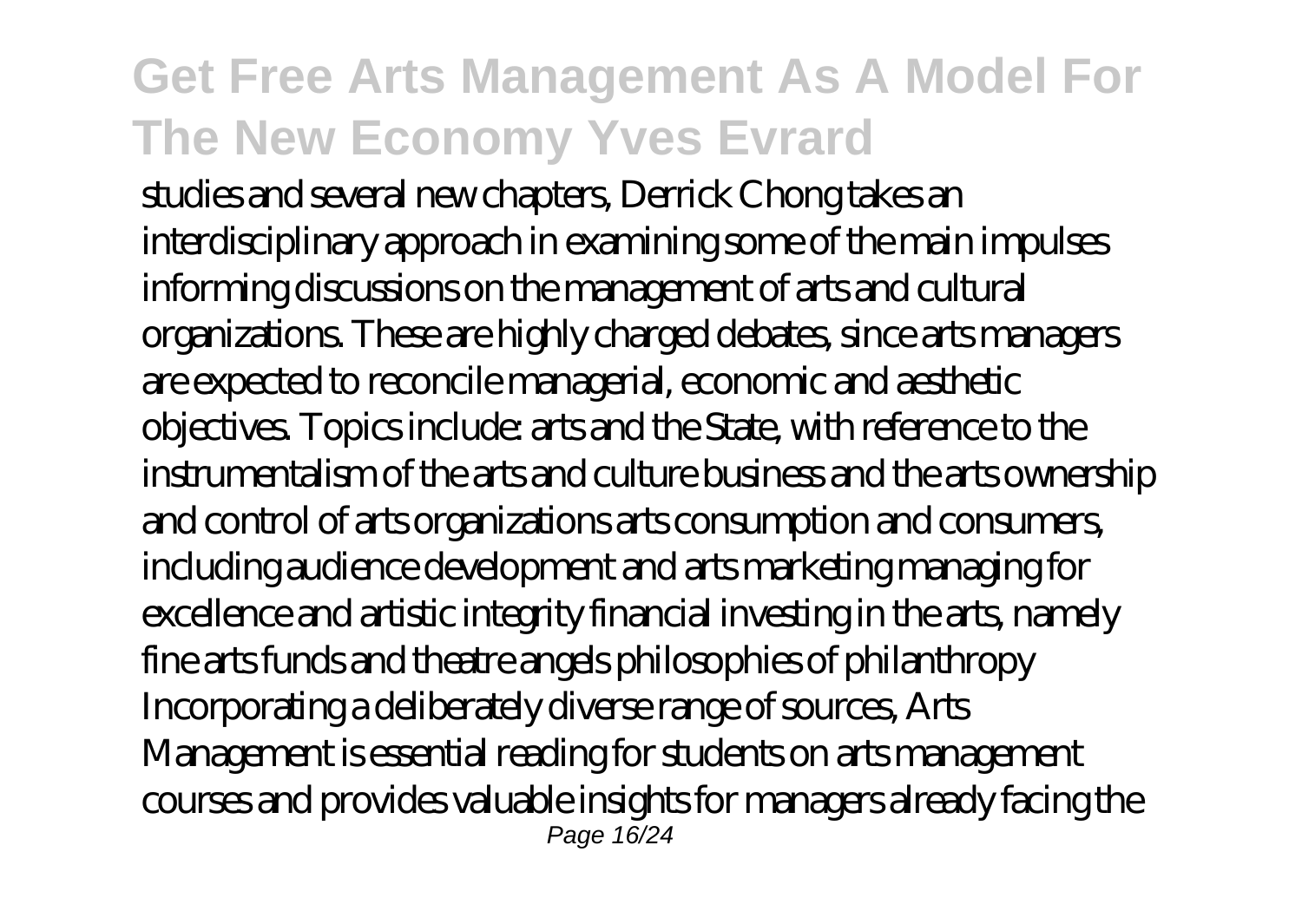### **Get Free Arts Management As A Model For The New Economy Yves Evrard** management challenges of this field.

The sixth edition of Management and the Arts has been revised and updated with the latest concepts, theories, and practices to meet the evolving demands faced by arts managers in cultural organizations around the world. This comprehensive textbook covers a wide range of topics, including planning, strategy development, leading, marketing, fundraising, budgeting, finance, staffing, and operations. The book takes an interdisciplinary approach as it explores how arts managers and leaders can develop equitable, collaborative, and dynamic organizations that bring communities together to experience all the arts have to offer. It also includes illustrations, tables, tools, techniques, and case studies that can be applied in a wide range of visual and performing arts organizations. Each chapter features terms, Page 17/24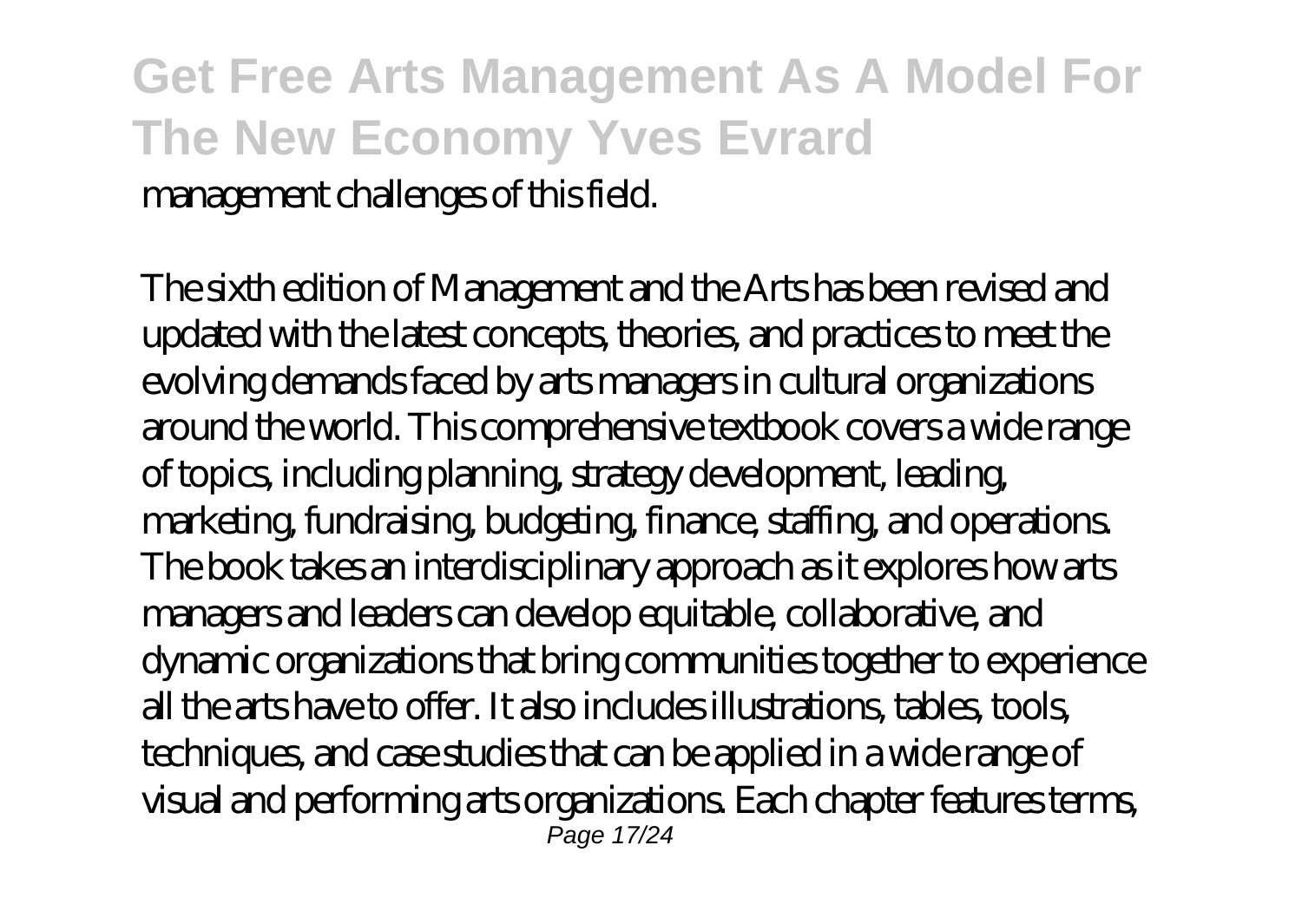learning outcomes, real world examples, and discussion questions designed to help students build skills, develop strategies, and understand options to consider in meeting the challenges faced by cultural organizations. New to this edition: An extensive focus on how arts managers and organizations can successfully engage in developing and implementing equity, diversity, and inclusion programs Expanded content on leadership, marketing, social media, and fundraising theories, practices, and ethics Updated content about planning and assessment, business models, entrepreneurship, and heuristics Expanded coverage of organizational culture and its impact on programming, operations, and inclusion Additional perspectives about leading in the arts, examination of theories of motivation and communication, and expanded discussion on leadership ethics Integration of topics on operations, budgeting, and finance including Page 18/24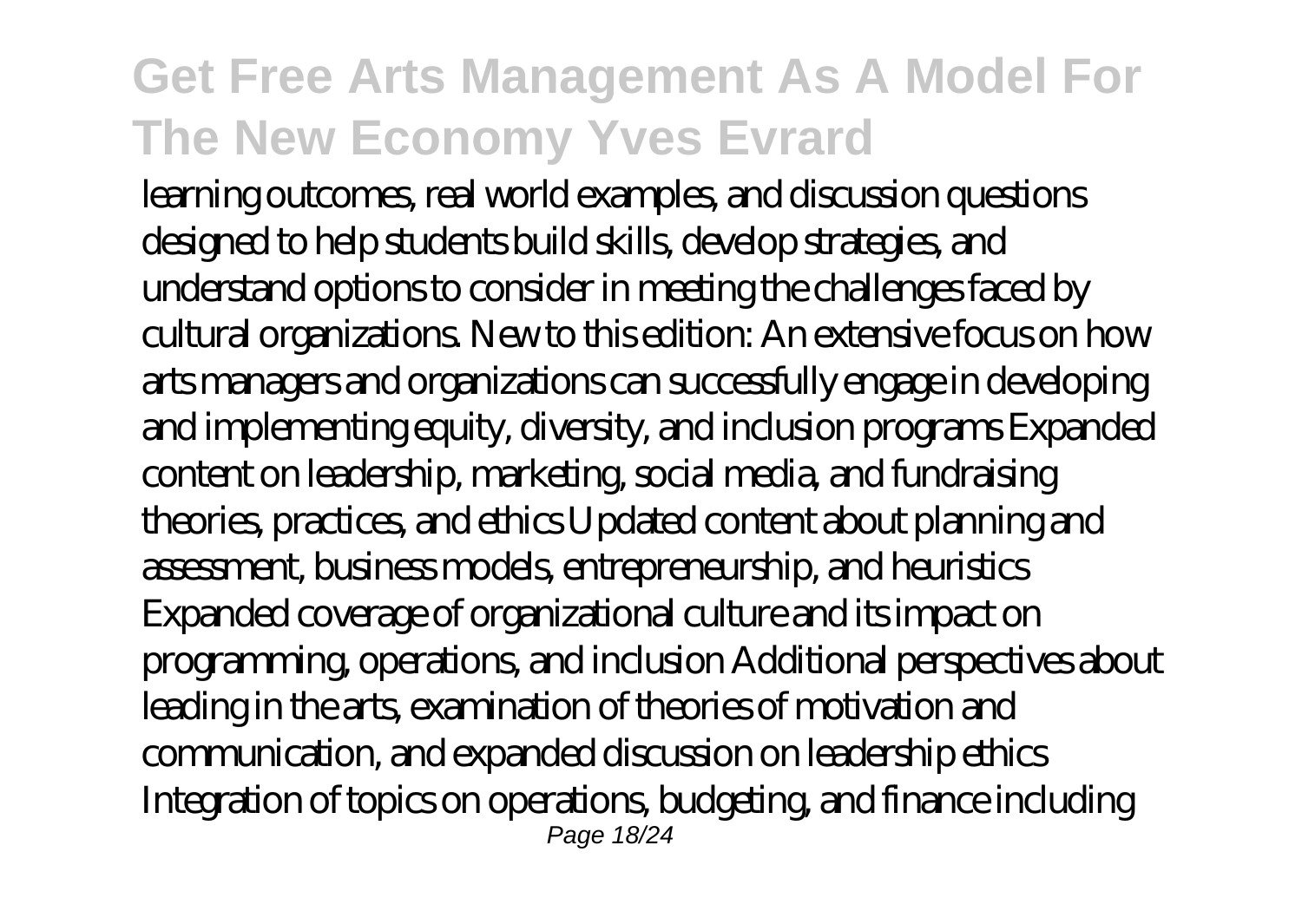technology and CRM systems Suggested additional readings, website links, and a broad array of other resources have been carefully gathered to help faculty guide students of Performing Arts programs and Arts Management courses as they explore what is required to work with artists, board members, staff, funders, volunteers, and community leaders. Management and the Arts includes access to a companion website featuring a sample syllabus, additional project assignments, suggested resources, and chapter-by-chapter PowerPoint slides (www.managementandthearts.com).

The arts sector is of vital importance to the global economy and students aspiring to a career in the visual arts are increasingly required to gain an understanding of the business side of the arts world. This textbook introduces the field of arts management with a focus on visual Page 19/24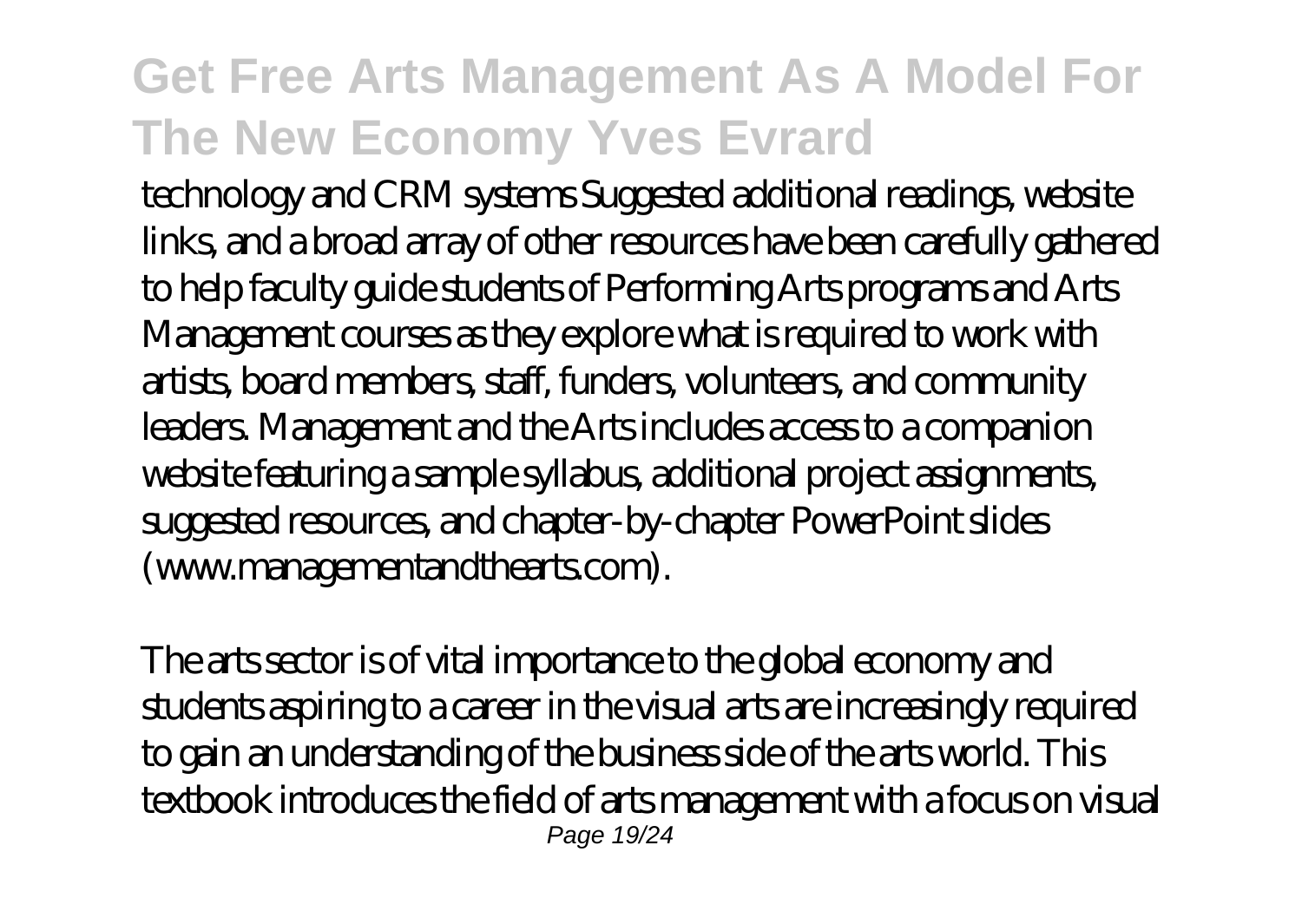arts. Visual Arts Management provides the first comprehensive textbook to the art business. The book covers the full range of the art world from contemporary galleries, secondary market, auction houses, art fairs, and museums. Topics include overviews of the distinct sectors of the business, but also delves in to technical topics: curatorship, antiques, cultural heritage compliance, marketing, art criticism, taxation, customs, insurance, transportation, appraising, conservation, and connoisseurship. Each chapter concludes with a real-world case study to provide cautionary tales of the dangers and pitfalls of the art business. This unique textbook, authored by an experienced instructor, presents a global perspective on the rapidly developing art business in a way that is relevant for arts management classes and art professionals worldwide.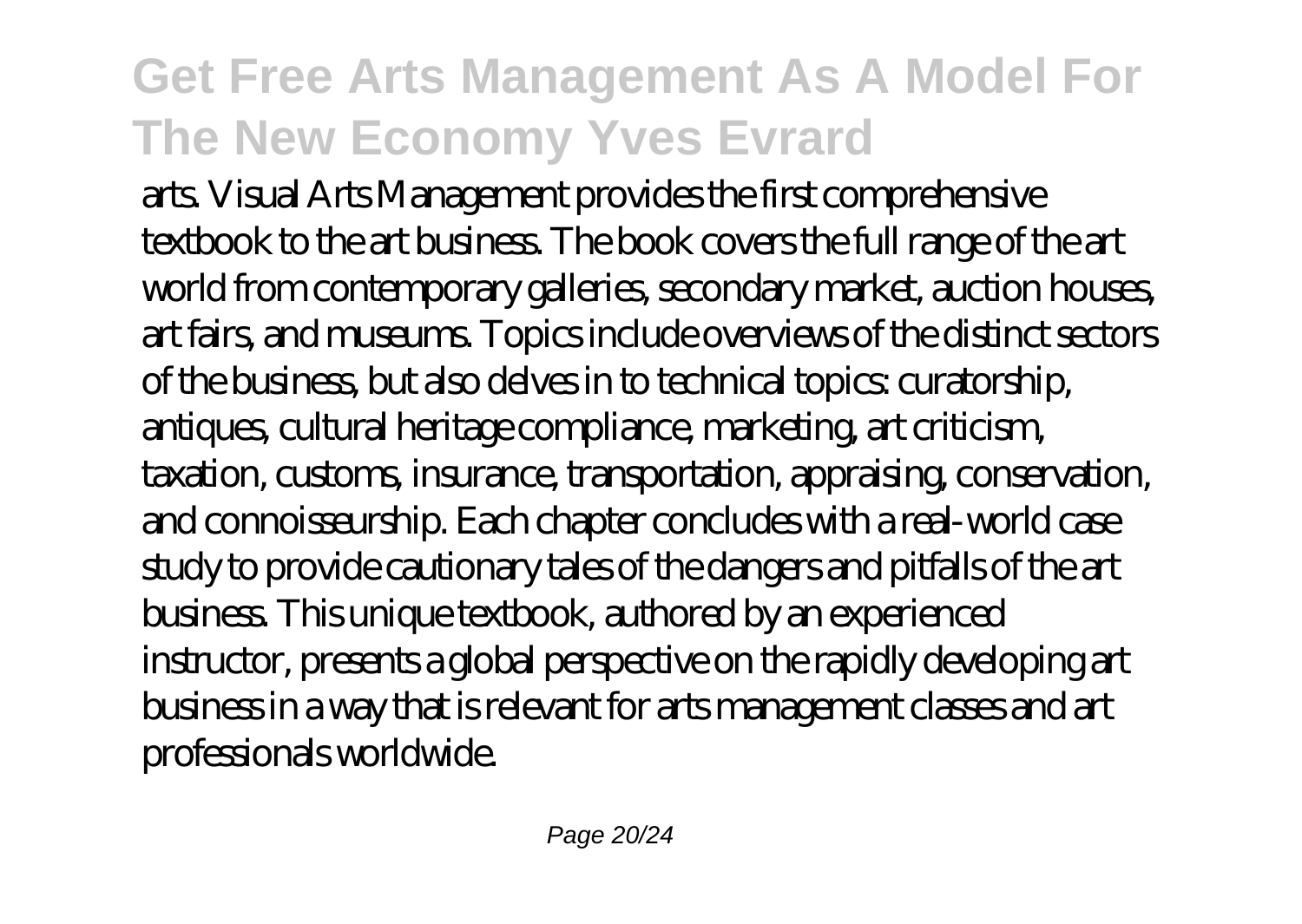Whether the art form is theater, dance, music, festival, or the visual arts and galleries, the arts manager is the liaison between the artists and their audience. Bringing together the insights of educators and practitioners, this groundbreaker links the fields of management and organizational management with the ongoing evolution in arts management education. It especially focuses on the new directions in arts management as education and practice merge. It uses cases studies as both a pedagogical tool and an integrating device. Separate sections cover Performing and Visual Arts Management, Arts Management Education and Careers, and Arts Management: Government, Nonprofits, and Evaluation. The book also includes a chapter on grants and raising money in the arts.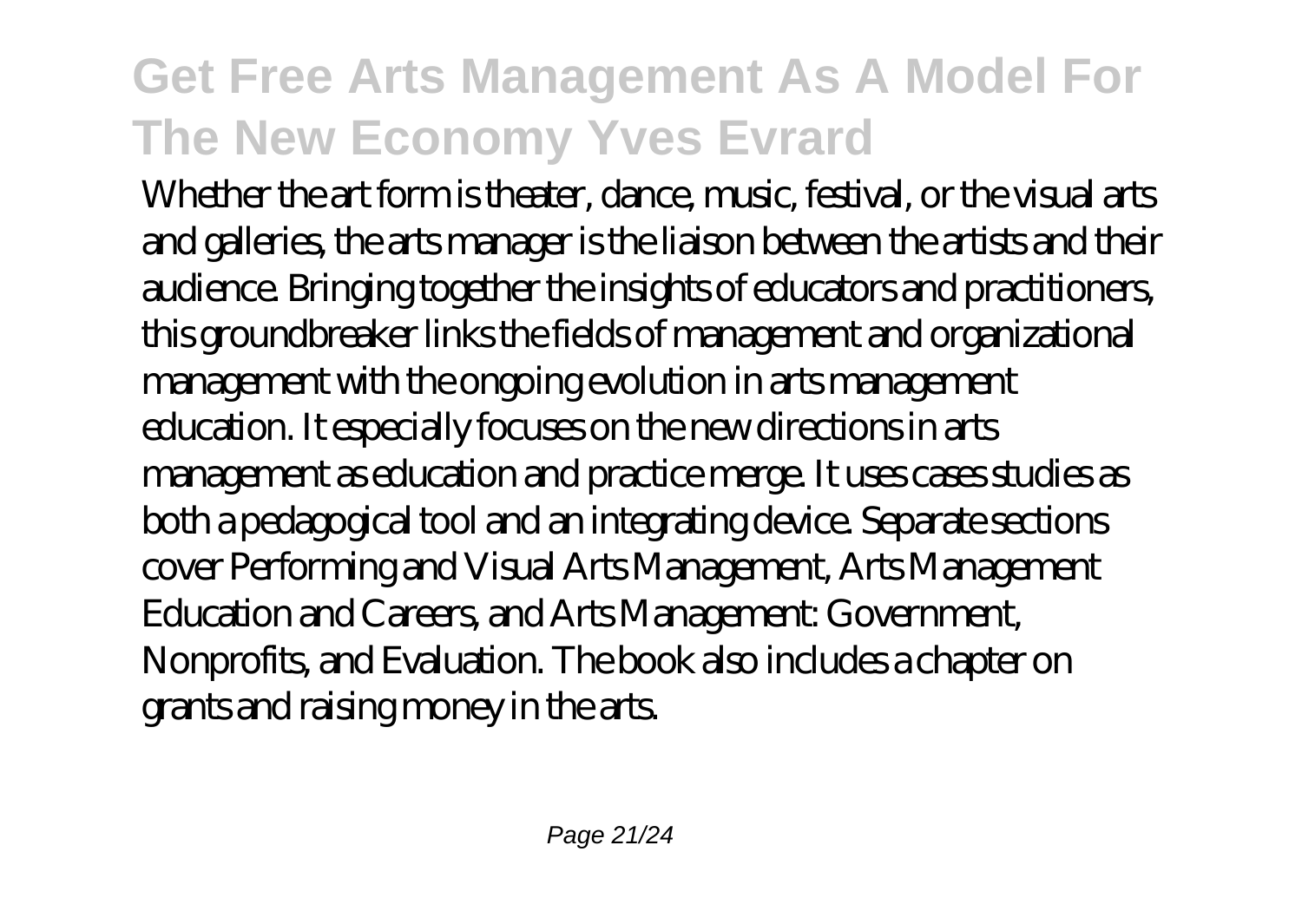This book explores and critiques different aspects of arts leadership within contemporary contexts. While this is an exploration of ways arts leadership is understood, interpreted and practiced, it is also an acknowledgement of a changing cultural and economic paradigm. Understanding the broader environment for the arts is therefore part of the leadership imperative. This book examines aspects such as individual versus collective leadership, gender, creativity and the influences of stakeholders and culture. While the book provides a theoretical and critical understanding of arts leadership, it also gives examples of arts leadership in practice.

Introduction to Arts Management offers a unique, dynamic and savvy guide to managing a performing or visual arts organization, be that an Page 22/24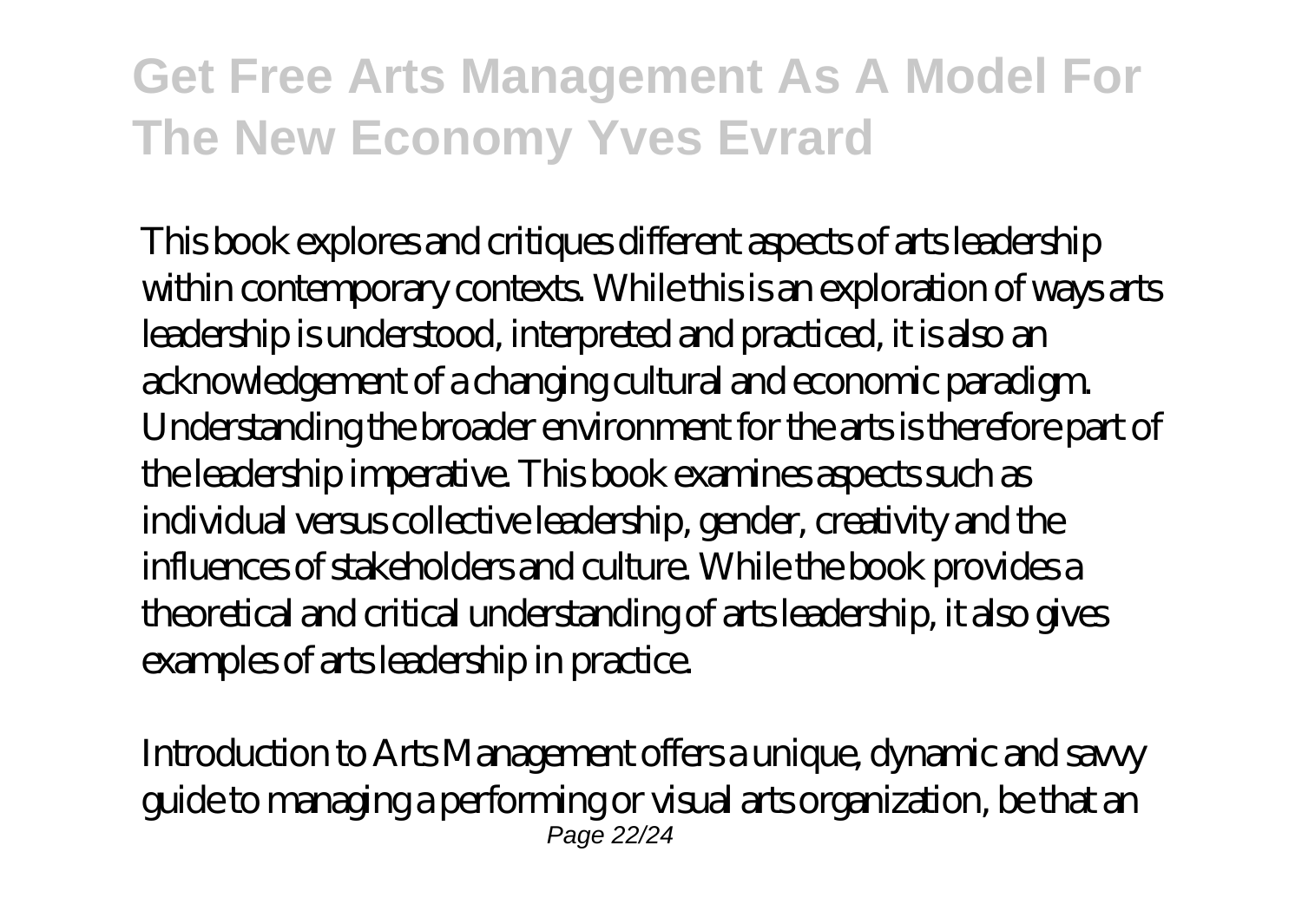arts center, theatre, museum, art gallery, symphony orchestra, or other arts company. For those training to enter the industry, workers in arts administration, or those seeking to set up their own company, the wealth of expert guidance and direct, accessible style of this authoritative manual will prove indispensable. Gathering best practices in strategic planning, marketing, fundraising and finance for the arts, the author shares practical, proven processes and valuable tools from his work with over 100 arts companies and professional experience producing over 100 music, dance, theatre and visual arts events. Unique features include: · boilerplate guides for marketing and fundraising a sample Board of Trustee contract · specific budget checklists · day-to-day working tools that can be immediately instituted in any arts organization · resources at the end of each chapter designed to help readers consider and implement the strategies Page 23/24